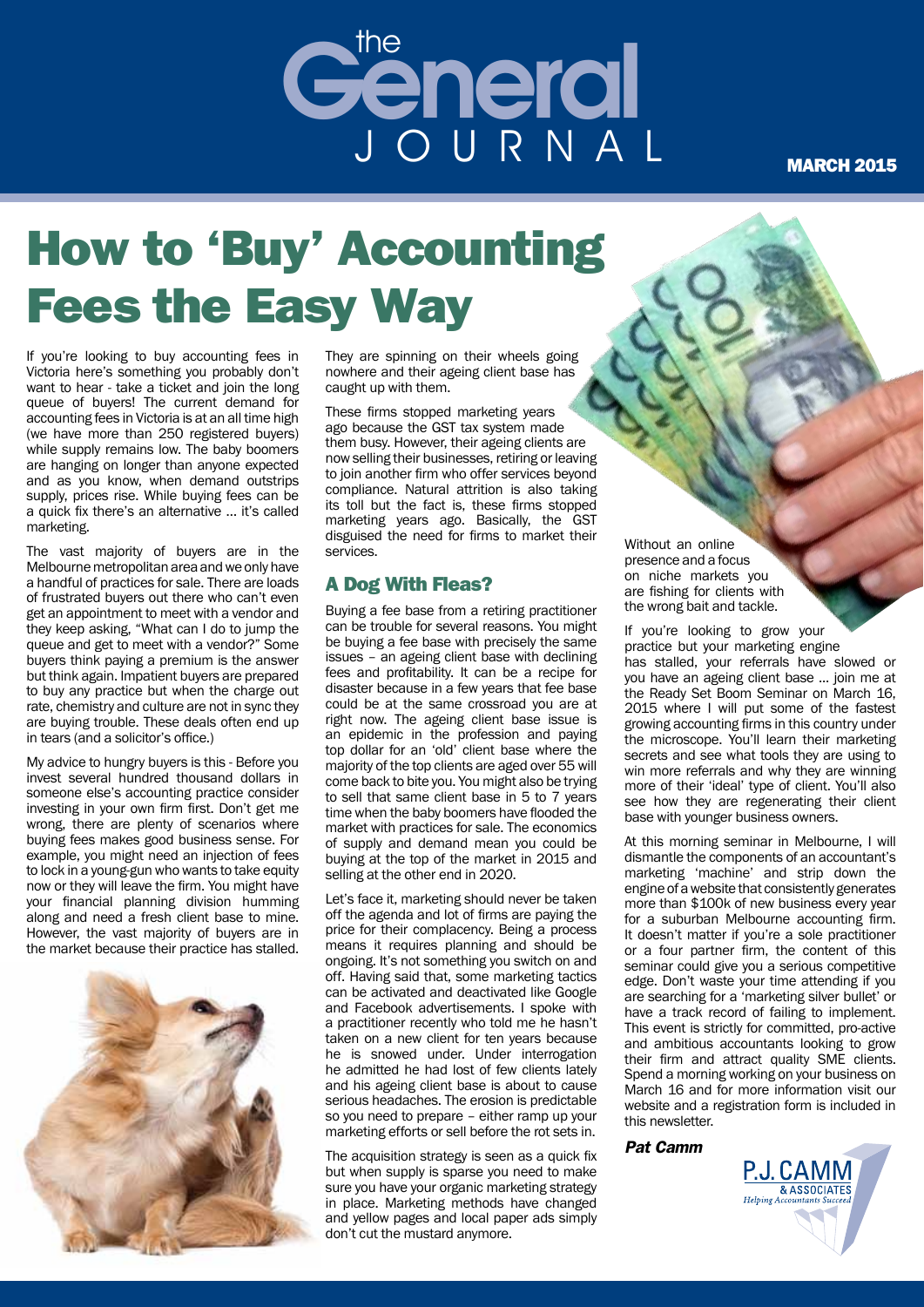## THE **LEYLAND P76**  ACCOUNTANT

For accountants, owning a poor performing website is like owning the infamous Leyland P76 car. For those not old enough to remember, this was the car that the 1970's Prime Minister, Gough Whitlam referred to as a "dud" and the car Bill Hayden famously called a "lemon".

Accountants often call me in to review and assess the performance of their firm's website. Lately I've noticed a theme with comments like, "But it cost us \$12,000 to build five years ago so we can't just throw it in the bin". Well, I'm sorry to say, but having a poor performing website is like owning a Leyland P76 car. It doesn't perform, it's unreliable and trying to fix it is like sending good money after bad.

In the last few years website technology has come a long way and pouring money into fixing your 'lemon' of a website is effectively burning money. If you love the look of your existing website but it's not winning new clients, it's time to cut your losses. The primary purpose of your website should be to win new clients, but most accounting firms simply have an 'electronic billboard' website that lists the who, what and where of the firm. The content is shallow and if you purchased an 'off the shelf' website then it's probably full of duplicate content. These websites don't attract traffic and they rarely generate new clients.

A lot of these websites were built using old technology and the decision to restore or rebuild your website is usually a no-brainer. If you love the look of your old, non-performing website you need to understand that you can now buy a picture perfect website skin for just \$75 from sources like Templatemonster.com.

 $2 - 3 - 4 - 4 - 1 + 4$ 

SUCCESS

These website templates look fantastic and you can build a website in a fraction of the time it took five years ago. Under the microscope, accountants often confess that they are clinging to their old website design because of the aesthetics or because they feel they need to justify the cost they incurred years ago. I tell them that it's time to focus on what really matters, the return on your investment. If your website isn't generating leads and new clients it's time to park the Leyland P76 in the junk vard.

The members of our Accountants Accelerator Group measure and monitor their website's performance. They know how many visitors they get each day to their website, how many leads it generates each week and they can tell you precisely the new fees it has generated each month. When I quiz Partners and Principals with these billboard type websites they can usually tell me two statistics - the monthly drain on cash flow and the fact that the website has not created a single new client in the last twelve months. By contrast, one of our members recently reported his website had just notched up \$300k of new business in the last 15 months. Another firm reported their website had ticked over more than \$150k of new fees last calendar year which is the third year in a row they have exceeded \$100k of new fees.

If your website is a lemon you might find these results hard<br>to comprehend You need comprehend. some education about search engine optimization or SEO. As accountants, you need to treat your website like the technology in your practice - it is an investment not a cost. You can't expect your website to perform when the content is thin on

the ground, it's full of duplicate content and you never add new content to feed the search engines. Websites that perform

have blogs, embed their regular<br>newsletter articles contain newsletter articles. videos and educational content that targets their niche markets and ideal type of clients. They are at the hub of the firm's marketing activities and act as a silent sales person working hard to capture leads and prospects 24/7. They give away quality content and educational information in exchange for an email address that lets them build a pipeline of prospects.

If you expect your website to generate \$50k or more of new business every year then it deserves some time and attention. You can't just 'set and forget' because your website will always be a work in progress given the rate of technological change. You also need to keep 'feeding' the search engines more content to improve your page rankings. Ironically, some firms are being held to ransom by their website developers who demand hundreds of dollars to make simple changes to their website. It could be an update to staff profiles or you might want to add some new content. It's outrageous and the moral of the story is you need to take responsibility for your own website. That means you should be able to add your own content including images, videos and a blog.

Currently we have more than 200 firms in a queue willing to pay 'dollar for dollar' (and sometimes more) to buy accounting fees in Victoria. In most cases the buyers are driving a 'Leyland P76' website that simply doesn't perform. It is not being regularly serviced or topped up with fresh content that is the fuel required to drive the search engines. These sites have seized up. Most importantly, any marketing the firm does is at risk because when prospects visit the site it makes a poor first impression.



As you know, in the professional services game you only get one chance to make a good first impression and your website is often the first touch point with a prospective new client.

#### The Shipwreck Accounting Firm

While accountants buy fees for different reasons, most are looking for a quick fix to solve their ageing client base issue and arrest the associated decline in fees and profitability. It's easy to sell the website as the 'miracle cure' but the truth is, in the digital age a quality 'lead generation' website is essential. The small percentage of firms that do manage to purchase another practice often think their problems are solved, however, they often find themselves in a deeper hole a few years down the track. They are generally acquiring fees from a baby boomer who is probably selling a client base not dissimilar to theirs. They are often full of baby boomer, ageing clients. They plug the leakage in their practice with another 'boat' that is a mirror image. They don't fix the problem and end up with a shipwreck.

Don't get me wrong, while the acquisition strategy is expensive and carries certain risks, I'm not saying you shouldn't do it. It really needs to be assessed on a case by case basis. You need to do your due diligence on the practice and fees you are buying because ultimately you are buying a database of clients. Don't sign on the dotted line until you know the age profile of the clients otherwise you could be plugging more holes in a leaky boat.

If you're looking to get marketing back on your agenda and build a lead generation website, join us at Ready Set Boom on March 16, 2015. More details and a registration form are in this newsletter.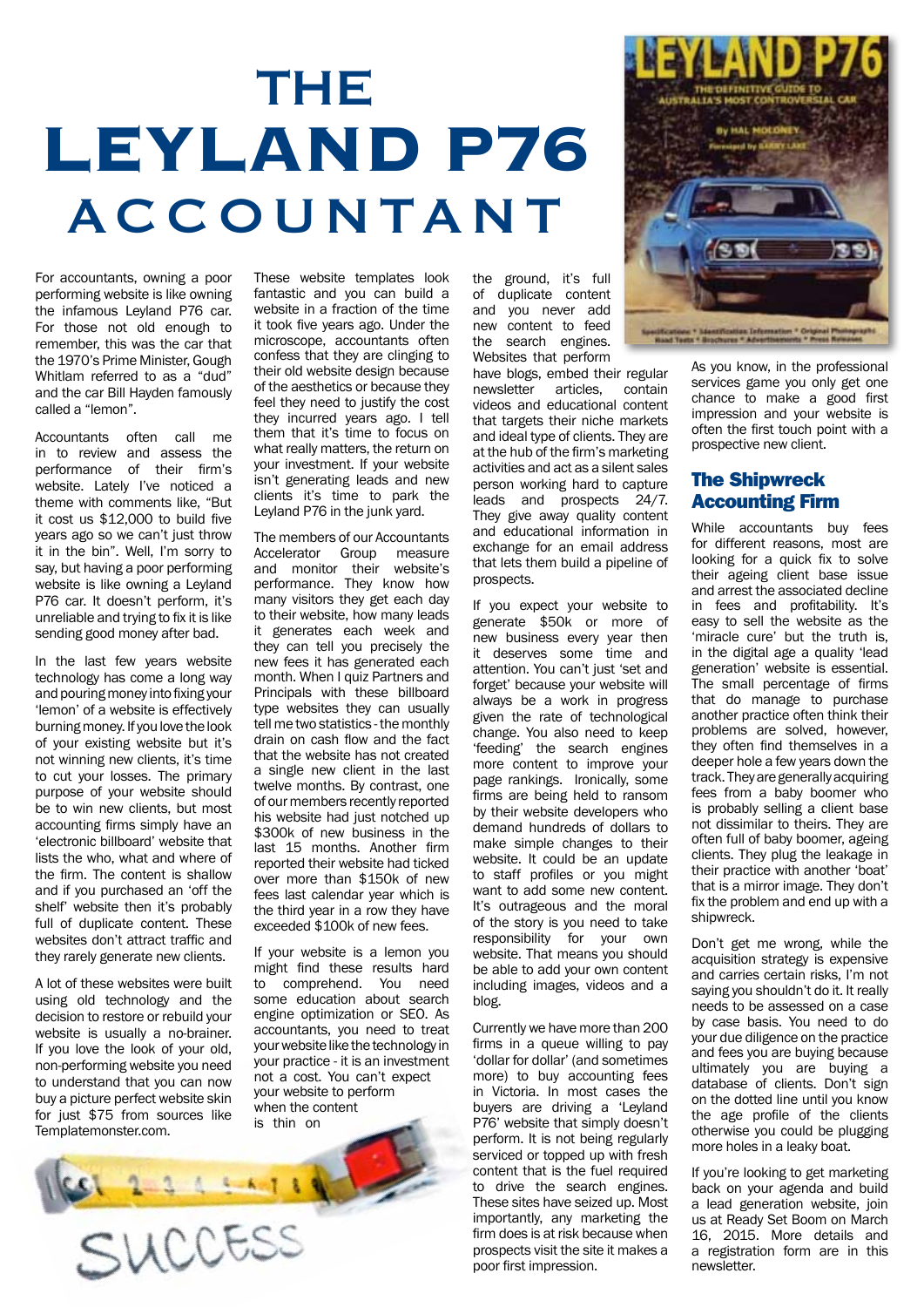

An ageing client base is an epidemic plaguing many accounting firms in this country. If you are looking to rejuvenate your ageing client base then you need to shift your marketing focus online and quick.

The evidence supporting online marketing for accountants is compelling. Surveys show that the 72.9% of Australians are internet users. Of those internet users, 74% of online adults use social media and spend on average 3.2 hours online on social media per day. Increasingly your target market of Gen X and Y business owners are spending more time online which presents a tremendous opportunity for accountants who are looking to rejuvenate their ageing client base.

Here are 5 reasons why online marketing can help regenerate your ageing client base.

#### 1) Show your expertise with quality content

In the digital age, 'content is king' and it can be the difference between boom and doom for accountants looking to attract Gen X and Y clients. Prospects searching the internet crave one thing, how you can help them solve their problem. They don't want to be sold to, they want education and solutions to their pain points.

By offering educational content through whitepapers, blogs, webinars and newsletters you create an avenue to show visitors your expertise. You need to prove your expertise and create content that is informative and educational instead of pitching your products or services. Get it right and watch your website slowly become the lead magnet you have always dreamed of.

#### 2) Permission Marketing is the Future

In the last five years courtesy of the internet, consumer behaviour has changed. Everyone has come to terms with buying goods and services online and not just books, music, white goods and cars – they also buy accounting fees online. Consumers have access to so much more information online and they are comfortable doing their basic research online before they contact suppliers. Gone are the days of interrupting consumers with tactics like cold-calls, pop-

up ads, persistent sales calls and 'junk mail'. These methods have lost their marketing mojo and consumers now have the power to block your calls and ads, hang up on sales representatives and stop junk mail reaching their household. To rejuvenate your ageing client base you need to earn the attention of the younger generation online through 'permission' marketing methods.

#### 3)Your Website is the Marketing Hub

Building a website that is a lead magnet designed to attract new clients is a process. If you think, 'build it and they will come' then you're going to be disappointed. A lot of accountants are in search of that marketing silver bullet but you need to have a strategy behind your website and know exactly what type of client you are targeting before you build your website.

As an accountant, your website also serves as a recruitment tool plus when you get a referral the prospect will probably validate the referral by visiting your website. You need to make the right first impression and the truth is, your practice will probably never reach its full profit potential without a remarkable online presence.

#### 4) Don't just tell them, SHOW them

YouTube is now the second largest search engine behind Google and in 2015, the experts predict that 57% of consumer internet traffic will come from video. It's a very powerful medium that lets you tell your 'story' in a memorable format. I invite you to search other accountant's websites in your local area and see if you can find any quality videos.

It's a bit like trying to find a needle in a haystack and incredibly most accounting firms have been slow on the uptake of video production because it's all been too hard and time consuming. You need to write the scripts, record the footage and then edit the video with bullet points and titles to add a professional corporate look. But remember, Gen X and Y have embraced video and prefer to watch and listen rather than read online, so by embracing video and producing quality you'll stand out in the crowd.

#### 5) Blogs

According to a report by HubSpot, businesses that increase the number of monthly blog posts via their website can boost their inbound traffic levels and lead counts. On average, companies that publish 15 or more blog articles per month generate five times more website traffic than companies that don't blog at all. Those that blog 9-15 times per month generate three times more traffic than companies that don't blog. Blogging drives website visitors because published content gets indexed in the search engines and shared through various channels, including social media. By committing to regularly publishing blog content you build up a powerful library of content and each blog provides another inroad to your website.

Remember, the more you link your online tactics together, the more effective they will be. Share your blogs and videos on social media and watch your search engine rankings rise as they gain views, shares and comments. Design a plan that links your online marketing tactics together and reap the rewards.

#### **Conclusion**

There's no doubt that online marketing provides a suite of powerful tools to help grow your firm's reach and reputation. Ultimately, the future for accountants is online marketing. Using tactics like content marketing, social media, email marketing, online video and others can help you create a powerful leadgeneration machine that will put your firm on the path to greater profitability and success.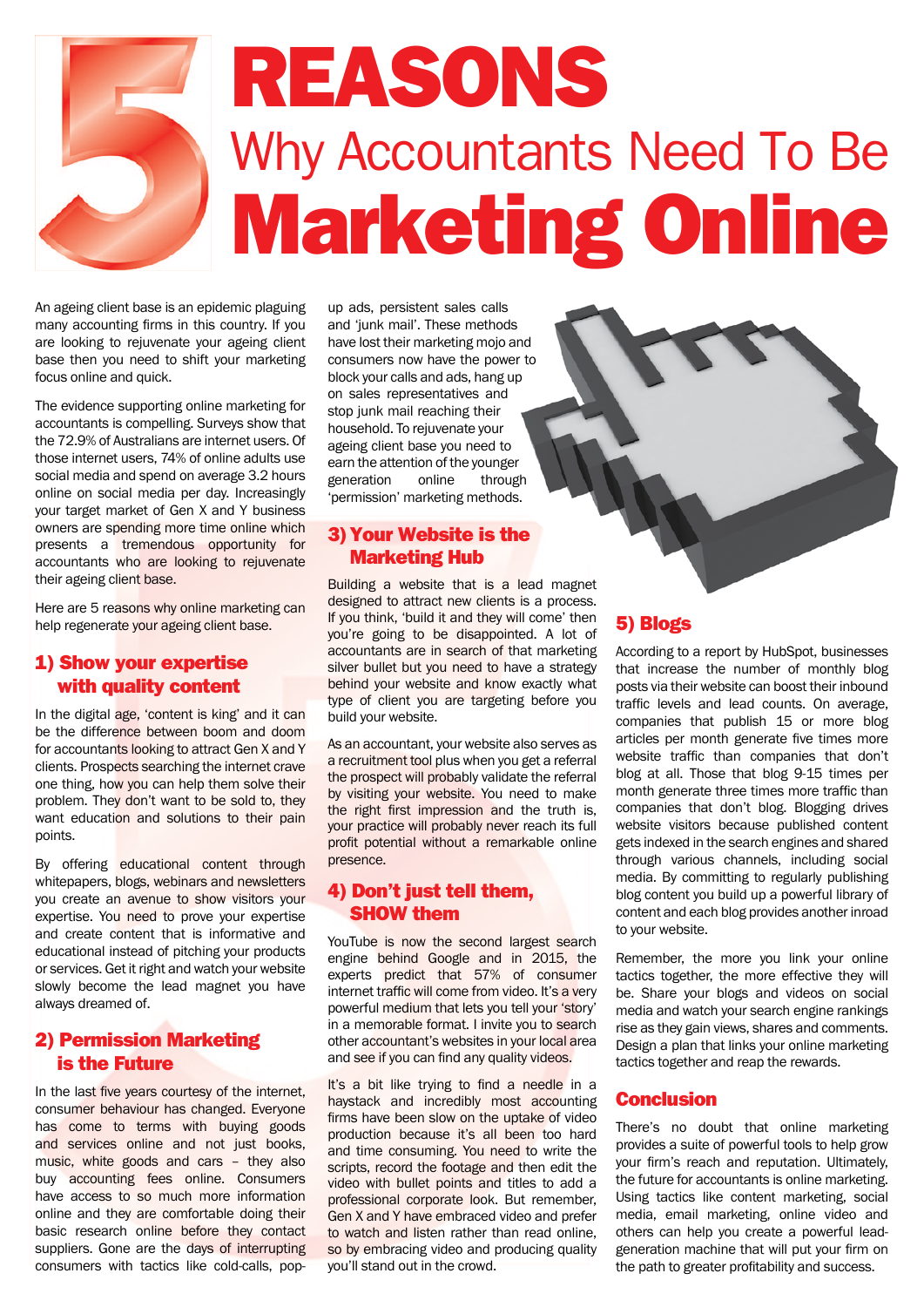# Do Clients Buy Accounting Services Online?

The internet has changed consumer behaviour. The majority of the population are now very comfortable buying products online including books, shoes and electronic goods. The question is - Do business owners buy accounting services online?

#### Absolutely!

In another article titled '*The Leyland P76 Accountant*', I mentioned the incredible success some firms are getting with their websites. One Melbourne based firm in our Accountants Accelerator Group has generated more than \$300k of new business from their website in the last 15 months. Another suburban firm's website has topped \$100k of new business for the third successive year. Despite these results and the fact that online shopping has become a way of life in Australia, most accountants are still in denial about the effectiveness of online marketing. I say this because less than fifty percent of accounting firms in this country have a website. Clearly most accountants don't recognise the importance of a website and they simply don't believe that online searches, content marketing and social media are the new marketing magnets.

While referrals remain the lifeblood of an accounting practice, most firms report they have slowed or completely dried up in recent years. In the words of the late Professor Julius Sumner Miller – Why is it so?

Well, thousands of accounting firms have ignored the online marketing revolution. They still don't have a website and they have buried their head in the social media sand. It's no coincidence that a lot of these firms are characterised by an ageing client base with the vast majority of their major clients aged fifty plus. Unfortunately, this demographic don't refer like their 35 year old counterparts who are in the throes of starting businesses, buying investment properties and establishing their own self-managed super fund. These bread and butter services have driven growth in small suburban accounting firms for years. Unfortunately, an aged client base also means clients are retiring, selling their businesses and dying. Firms without an online marketing focus are also losing clients to other marketing savvy firms. The net result is these firms are flat lining or in decline.

In an attempt to stop the rot some of these firms have rushed out and bought a website 'off the shelf'. These websites are really nothing more than an 'electronic business card' that simply lists the people, services and location of the firm. They contain minimal original content and are just the bare bones of what a website should be. To attract traffic and prospects to your website you need to provide educational content that resonates with your ideal type of client. These electronic billboards don't attract the attention of Google and the other search engines.

In the digital age, radio, television and print advertising have lost their marketing mojo. Face-toface networking, letter box drops, sponsorships and advertising in Yellow Pages and the local paper don't

produce the same level of leads as they did five years ago.

By contrast, online marketing is 'white hot' and the future is all about online searches, content marketing and social media. Now I'm not suggesting you immediately abandon all your offline marketing strategies. These methods have served the profession very well for years but if you have an ageing client base then it's time for a new approach. Buyers will gravitate away from firms in decline and they will want to see your fees and profitability all trending upwards. If the 'worm' is heading south so is the value of your practice.

There is clear evidence that people 'buy' accounting services online and the process is really no different to any other product or service. They start their research by doing a Google search on their computer, smart phone or tablet. They gather information and education online and then use a search engine (89% use Google in Australia) to research firms that can help them. Their search could be 'accountant for business start-ups', 'starting a self-managed super fund' or 'accountant for musicians'. The local search ('accountant suburb') is very common and let me ask you this - Where do you appear in the search engine results in your suburb?

If you're not on page one of the listing you're invisible. Research from online ad network Chitika suggests that the top listing on page one in Google's organic search results receives 32.5 percent of the traffic, compared to 17.6 percent for the second position and 11.4 percent for third position. What this means is that 61.5 percent of prospects don't go past the third position on page one of the search results. Those 'off the shelf' websites that appear on page two, three or four

of the listings are like a billboard in the desert. They don't get traffic and are virtually invisible.

Once a consumer has gathered enough information they might seek a referral from a colleague or possibly post a question in an online forum. They build a short list of firms to investigate and then start a review of the candidate's websites. First impressions count and without a website you are out of the contest. If your website looks like a dog's breakfast or contains nothing but the who, what and where of the firm then you are probably not going to get a call or email from the prospect. Studies suggest the average human attention span is just eight seconds which officially puts us behind the average goldfish. Your website must engage quickly or the prospect will move to the next candidate's website.

Once a prospect finds your website one of the first pages they visit is the 'about us' page and staff profiles. Remember, these people are looking to work with a proactive professional and develop a long term trusting relationship. If your profile is only four lines long or simply lists your qualifications and memberships then you aren't going to impress. Others might even look up your LinkedIn profile and check your areas of expertise so it could be time to update your profile. Prospects want to get to 'know' you before they engage you as their accountant and you have the opportunity to spell out your areas of expertise in these profiles.

If you're looking to shift your marketing online, we invite you to join us at *Ready Set Boom* on Monday March 16. More details of this seminar are available in this newsletter.

**The greatest compliment we receive from our network of 3,000 Accountants is the referral of their colleagues.** 

**Thank you for your trust and confidence.**



**P J Camm & Associates Pty Ltd** 1355 High Street, Malvern 3144 **Phone:** (03) 9824 5300 **Email:** admin@pjcamm.com.au **Web:** www.pjcamm.com.au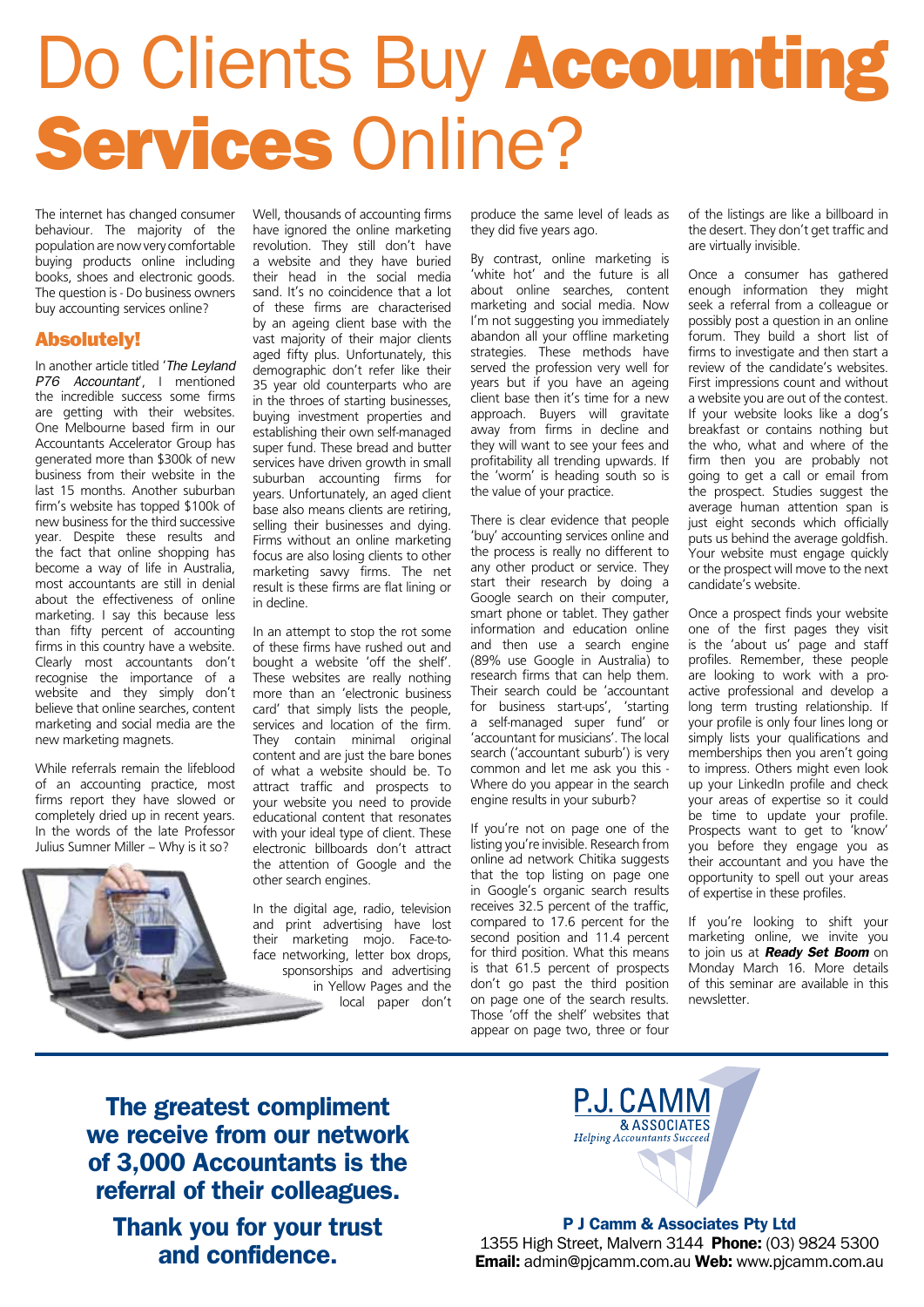

A lot of accounting firms in this country are flat lining or in decline. Their fee growth has stalled and they have an ageing client base, their referrals have dried up and they are leaking fees through clients retiring, selling their businesses and natural attrition. By contrast, a small percentage of firms are experiencing phenomenal growth.

If you're looking to grow your practice, rejuvenate your ageing client base and re-ignite your referral engines we invite you to join us at the **Ready Set BOOM** seminar. We'll reveal the breakthrough marketing strategies of the fastest growing accounting firms in this country and show you the marketing techniques that are helping them attract more clients. These aren't just ANY type of client, these are their ideal type of clients who are paying the RIGHT fees.

At this seminar you'll see the tools these firms are using and we'll lift the lid on a suburban firm's website that has generated more than \$100k of new business every year for the past three years. We'll share with you the secrets to building a website that generates the volume and quality of enquiries you've always dreamt of. You'll walk away with a copy of our 'winning website formula' that is the website blueprint used by a sole practitioner who generated a record 23 new business clients in a month and 168 new clients in the 2014 calendar year. Their website works on auto-pilot, 24 hours a day, 7 days a week.

This is no 'sun tan' seminar where the ideas last a few days then fade. These strategies, tools and techniques will help you build your own marketing system that will deliver a constant flow of enquiries, leads and new clients for years to come. On the day you will discover the '7 Gears of Growth' that are driving the marketing engines of these firms. You'll see why growing your accounting practice isn't about

getting lucky or just hoping satisfied clients will refer new clients. It's all about using proven formulas and techniques and then applying them using an automated system. If you attend this event you will be at the cutting edge of every marketing tactic that's working for accounting firms in Australia. In fact, this seminar will give you a serious competitive edge.

A word of warning, don't waste your time and money if you are looking for a 'marketing silver bullet' or have a track record of failing to implement. This event is strictly for committed, pro-active and ambitious accountants looking to grow their firm in 2015. We'll show you how to shift your marketing from neutral into top gear using online searches and content marketing. It doesn't matter if you're a sole practitioner or four partner firm, these strategies and systems work.

If you're looking to acquire new clients every week and generate tens of thousands of dollars of recurring fees every year, you can't afford to miss this event. If your practice has stalled or worse, is in reverse, I urge you to drop everything to attend. These marketing strategies, tools and tactics could be the difference between boom and doom for your accounting firm in 2015. To register online go to:

**http://www.trybooking.com/GGNF** or you can complete the attached registration form.



#### **At the READY SET BOOM Seminar you'll Discover:**

- The #1 Way to Fast Track Your Growth in 2015
- The 7 'Gears of Growth' Used by the Fastest Growing Accounting Firms in Australia
- How to Turn Your Website into a Marketing Machine that runs on Auto-Pilot
- The Tools, Tactics and Techniques being used to Rejuvenate an Ageing Client Base
- How to Attract More of Your Ideal Type of Client
- How to Re-Ignite Your Referral Engines
- The Lead Generation Website Formula
- Why Video must be a part of Your Marketing Machine in 2015
- . The Online Marketing Strategies that are the Difference between BOOM and DOOM for accountants.

"Our website has produced spectacular results in the last two years. In 2014 the website generated more than \$150k of new business and we are already on track for a similar result in 2015. I have no doubt that it has also helped us to convert a number of leads and referrals into clients. Apart from being a lead magnet, the website serves as our marketing hub. The back end of the site is used to manage our email marketing campaigns and distribute our client newsletters. The analytics are cutting edge and it has given us a real edge".

**Paul Dobson** – Principal SBG Accountants & Business Advisors



## **How to Turbo Charge Your Growth & Profits in 2015**